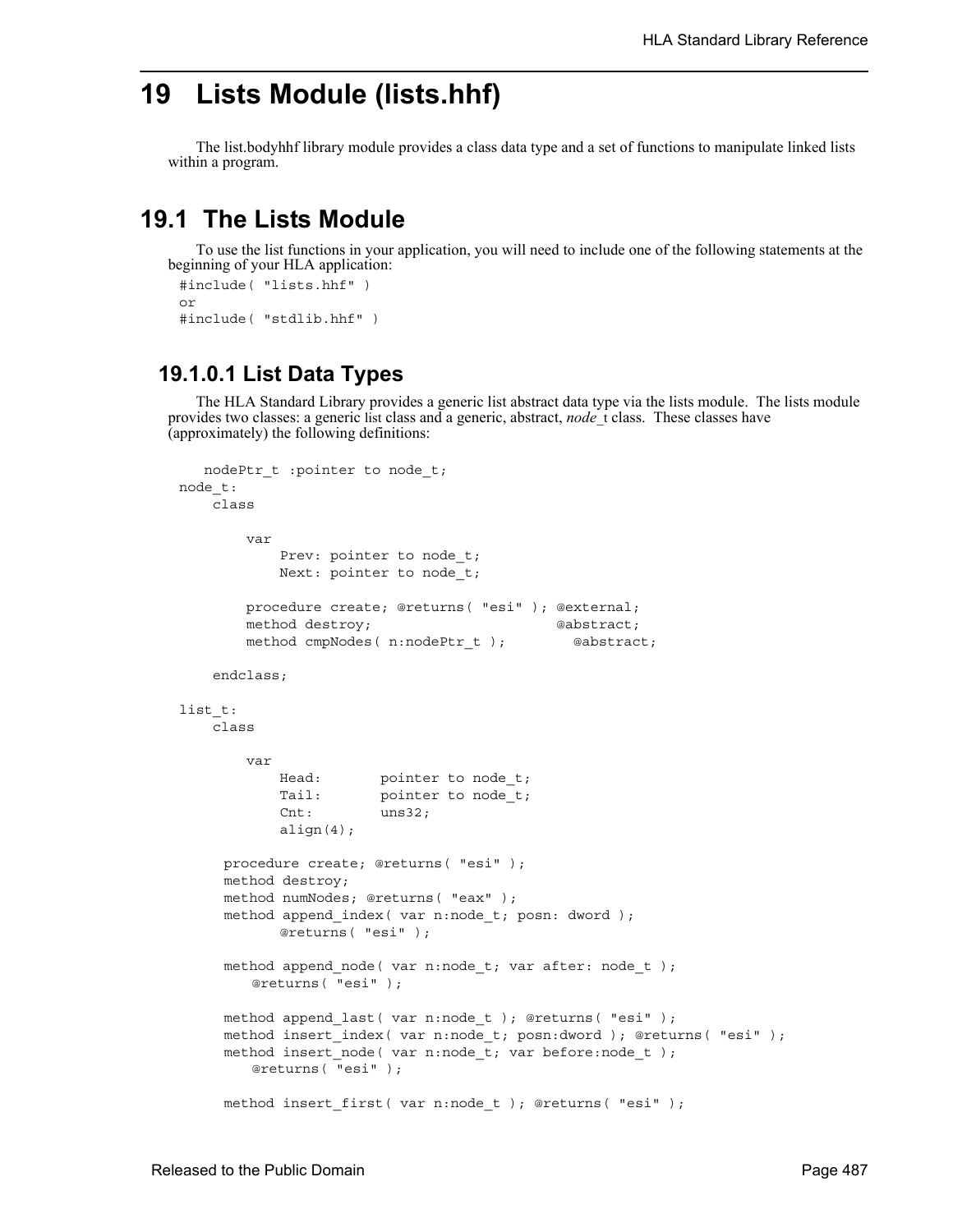#### HLA Standard Library

```
method delete index( posn:dword );
 method delete_node( var n:node_t ); 
 method delete_first; 
 method delete_last; 
 method index( posn:dword );
 method xchqNodes( nl:nodePtr t; n2:nodePtr t);
 method sort;
 method reverse;
 method search( cmpThunk:thunk );
 iterator nodeInList; 
 iterator nodeInListReversed; 
 iterator filteredNodeInList( t:thunk ); 
 iterator filteredNodeInListReversed( t:thunk ); 
 endclass;
```
The *node* t class is an abstract base class from which you must derive a node type for the nodes in your list. You would normally override the *node\_t.create* procedure and write a procedure that specifically allocates storage for an object of type *node\_t* and initializes any important data fields. If you like, your overloaded *create* procedure can call *node\_t.create* to initialize the link fields of the node you create, although this is not strictly necessary.

The *node\_t.destroy* method is an abstract method that you must override. The *list\_t.destory* method calls *node\_t.destroy* (or, at least, your overloaded version of it) in order to free the storage associated with a given node. A typical concrete implementation of this function looks like the following:

```
method MyNode.destroy; @nodisplay; @noframe;
begin destroy;
  // On entry, ESI points at the current node object.
  // Free the storage associated with this node.
  if( isInHeap( esi )) then
     free( esi );
  endif;
end destroy;
```
The *node\_t.cmpNodes* method is another abstract method you may need to override. This method compares the current node (referenced by *this*) against the node whose address the caller passes as the single argument. This method compares the two nodes and sets the carry and zero flags in a manner consistent with an unsigned integer comparison (that is, it sets the carry flag if the *this* node is less than the parameter node; it sets the zero flag if the two nodes are equal; it clears these two flags if the opposite conditions hold). The *list\_t.sort* and *list\_t.search* functions use *node\_t.cmpNodes*; if you use either of these functions in the list\_t objects you create, you will need to provide a concrete implementation of the *node* t.cmpNodes method. Note that because *node\_t.cmpNodes* is an abstract method, there is no default implementation for this function – you must provide a concrete implementation if you call it or you call some other function that calls it. Here is a sample implementation that demonstrates this:

```
method MyNode.cmpNodes;
var
  thisSave
begin cmpNodes;
  // Assume there is a "keyID" signed integer field in MyNode and
  // when we compare the two nodes we simply compare the int32 values
  // and set the flags for an unsigned comparison.
 push( eax );
```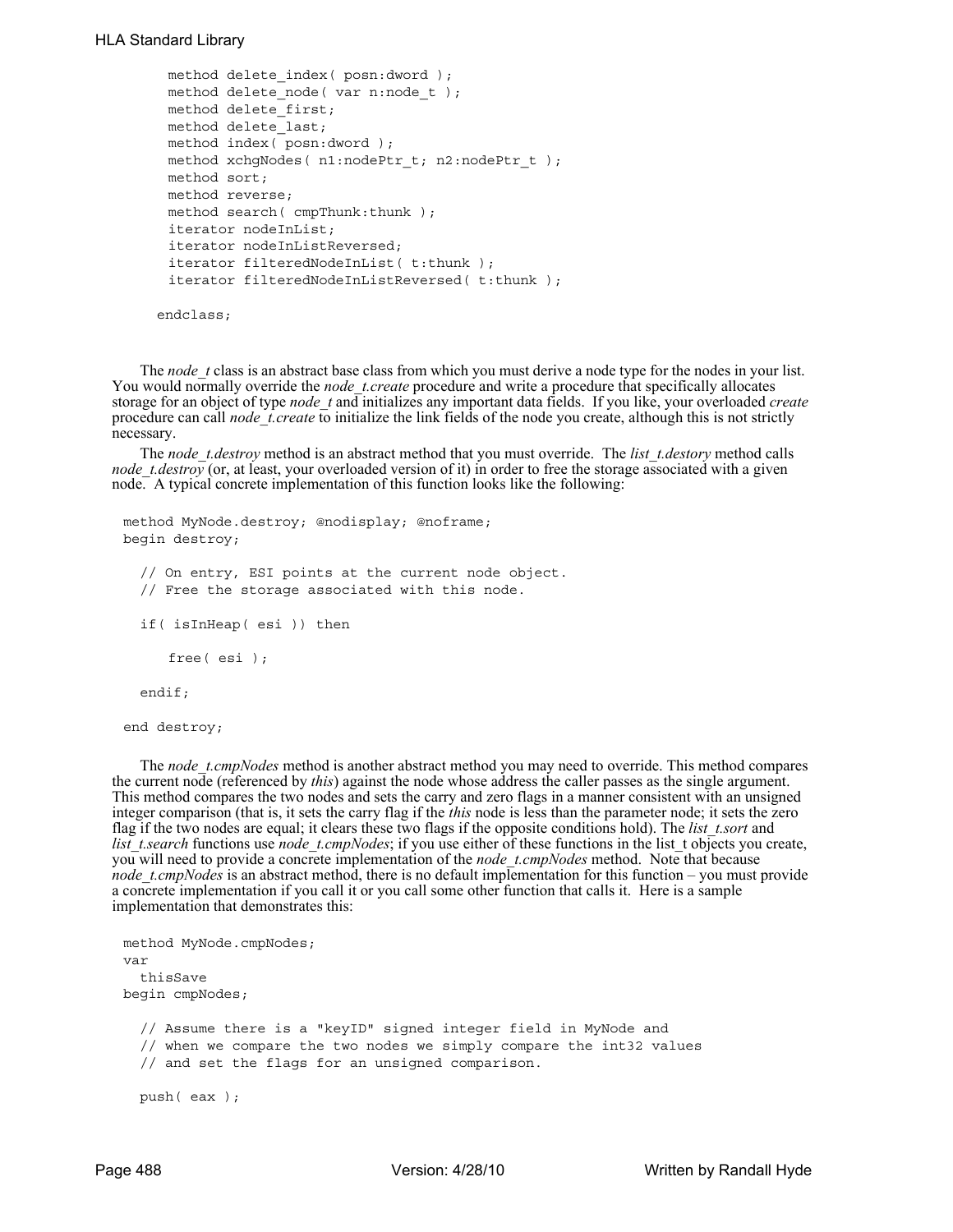```
mov( n, eax );
  mov( (type MyNode [eax]).keyID, eax );
  cmp( eax, this.keyID );
  if( @l ) then
     stc();// Make @b. Note that Z is clear
  else
     clc();// Make @nb. 
     // Note that Z is set appropriately at this point.
  endif;
  pop( eax );
end cmpNodes;
```
For a typical example of an overloaded node t class, see the listDemo.hla example in the HLA examples subdirectory.

The *list* t class is an abstract data type used to maintain lists of nodes. Internally, the *list* t class represents lists of nodes using a doubly-linked list, although your applications should not be aware of the internal implementation. Likewise, for efficiency reasons the *list\_t* class maintains a pointer to the head of the list, a pointer to the tail of the list, and a count of the number of nodes currently in the list. Your applications should ignore these fields (note that you can obtain the number of nodes in the list by calling the *numNodes* method) and treat the fields as private to the class.

# **19.2 List\_t Class Function Types**

In most HLA classes, there are three types of functions: (static) procedures, (dynamic), and (dynamic) iterators. The only difference between a method and a procedure is how the program actually calls the function: the program calls procedures directly, it calls methods indirectly through an entry in the virtual method table (VMT). Static procedure calls are very efficient, but you lose the benefits of inheritence and functional polymorphism when you define a function as a static procedure in a class. Methods, on the other hand, fully support polymorphic calls, but introduce some efficiency issues.

First of all, unlike static procedures, your program will link in all methods defined in your program *even if you don't explicitly call those methods in your program*. Because the call is indirect, there really is no way for the assembler and linker to determine whether you've actually called the function, so it must assume that you do call it and links in the code for each method in the class. This can make your program a little larger because it may be including several date class functions that you don't actually call.

The second effiency issue concerning method calls is that they use the EDI register to make the indirect call (static procedure calls do not disturb the value in EDI). Therefore, you must ensure that EDI is free and available before making a virtual method call, or take the effort to preserve EDI's value across such a call.

A third, though exteremely minor, efficiency issue concerning methods is that the class' VMT will need an extra entry in the virtual method table. As this is only four bytes per class (not per object), this probably isn't much of a concern.

The HLA Standard Library predefines two classes: *list\_t* and *virtualList\_t*. They differ in how they define the functions appearing in the class types. The *list\_t* type uses static procedures for all functions, the *virtualList\_t* type uses methods for all class functions. Therefore, *list\_t* objects will make direct calls to all the functions (and only link in the procedures you actually call); however, *list\_t* objects do not support function polymorphism in derived classes. The *virtualList* type does support polymorphism for all the class methods, but whenever you use this data type you will link in all the methods (even if you don't call them all) and calls to these methods will require the use of the EDI register.

It is important to understand that *list\_t* and *virtualList\_t* are two separate types. Neither is derived from the other. Nor are the two types compatible with one another. You should take care not to confuse objects of these two types if you're using both types in the same program (better yet, don't use both types in the same program – use *virtualList\_t* if you need polymorphism).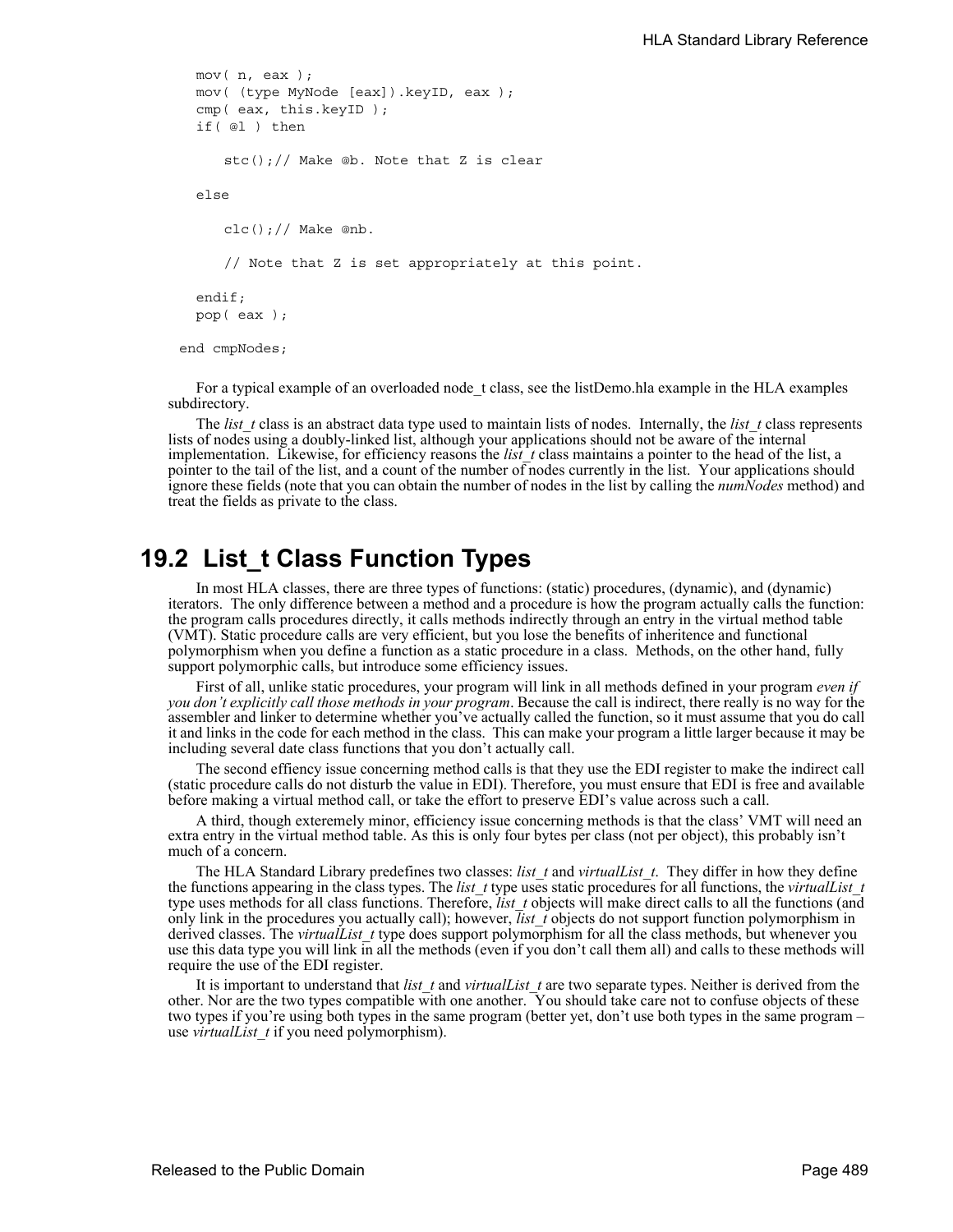# **19.3 Creating New List Class Types**

As it turns out, the only difference between a method and a procedure (in HLA) is how that method/ procedure is called. The actual function code is identical regardless of the declaration (the reason HLA supports method and procedure declarations is so that it can determine how to populate the VMT and to determine how to call the function). By pulling some tricks, it's quite possible to call a procedure using the method invocation scheme or call a method using a direct call (like a static procedure). The Standard Library list class module takes advantage of this trick to make it possible to create new list classes with a user-selectable set of procedures and methods. This allows you to create a custom list type that uses methods for those functions you want to override (as methods) and use procedures for those functions you don't call or will never override (as virtual methods). Indeed, the *list\_t* and *virtualList\_t* data types were created using this technique. The *list\_t* data type was created specifying all functions as procedures, the *virtualList\_t* data type was created specifying all functions as methods. By using the *\_hla.make\_listClass* macro, you can create new date data types that have any combination of procedures and methods.

#### **\_hla.make\_listClass( className, "<list of methods>" )**

*hla.make listClass* is a macro that generates a new data type. As such, you should only invoke this macro in an HLA type declaration section. This macro requires two arguments: a class name and a string containing the list of methods to use in the new data type. The method list string must contain a sequence of method names (typically separated by spaces, though this isn't strictly necessary) from the following list:

destroy numNodes appendIndex appendNode appendLast insertIndex insertNode insertFirst deleteIndex deleteNode deleteFirst deleteFast index xchgNodes sort reverse search

Here is *hla.make listClass* macro invocation that creates the *virtualList* type:

```
type
  _hla.make_listClass
  ( 
     virtualList_t,
     "destroy"
     "numNodes"
     "appendIndex"
     "appendNode"
     "appendLast"
     "insertIndex"
     "insertNode"
     "insertFirst"
     "deleteIndex"
     "deleteNode"
     "deleteFirst"
     "deleteFast"
     "index"
     "xchgNodes"
     "sort"
     "reverse"
      "search"
  );
```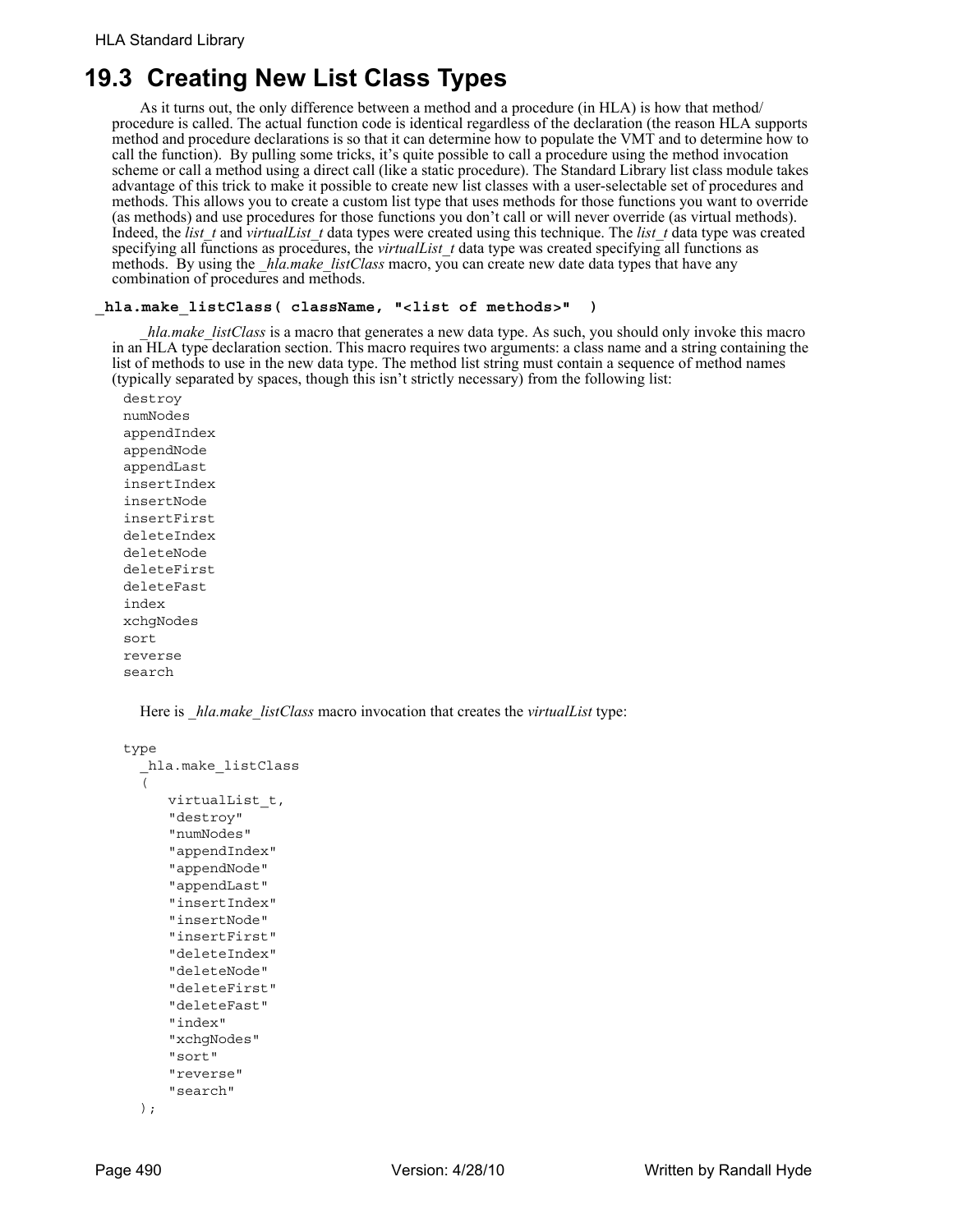(For those unfamiliar with the syntax, HLA automatically concatenates string literals that are separated by nothing but whitespace; therefore, this macro contains exactly two arguments, the *virtualList\_t* name and a single string containing the concatenation of all the strings above.)

From this macro invocation, HLA creates a new data type using methods for each of the names appearing in the string argument. If a particular date function's name is not present in the *hla.make listClass* macro invocation, then HLA creates a static procedure for that function. As a second example, consider the declaration of the *list\_t* data type (which uses static procedures for all the list functions):

type

hla.make listClass( list t, " " );

Because the function string does not contain any of the list function names, the *hla.make listClass* macro generates static procedures for all the list functions.

The *list* t type is great if you don't need to create a derived list class that allows you to polymorphically override any of the list functions. If you do need to create methods for certain functions and you don't mind linking in all the list class functions (and you don't mind the extra overhead of a method call, even for those functions you're not overloading), the *virtualList* t data type is convenient to use because it makes all the functions virtual (that is, methods). Probably 99% of the time you won't be calling the list functions very often, so the overhead of using method invocations for all list functions is irrelevant. In those rare cases where you do need to support polymorphism for a few list functions but don't want to link in the entire set of list functions, or you don't want to pay the overhead for indirect calls to functions that are never polymorphic, you can create a new list class type that specifies exactly which functions require polymorphism.

For example, if you want to create a date class that overrides the definition of the sort and search functions, you could declare that new type thusly:

type

```
 _hla.make_listClass
 \left( MyListClass,
       "sort" 
       "search" 
  );
```
This new class type (*MyListClass*) has two methods, *sort* and *search*, and all the other list functions are static procedures. This allows you to create a derived class that overloads the *sort* and *search* methods and access those methods when using a generic *MyListClass* pointer, e.g.,

```
type
```

```
 derivedMyListClass : 
  class inherits( MyListClass );
      override method sort;
      override method search;
```
endclass;

Again, it is important for you to understand that types created by *\_hla.make\_listClass* are base types. They are not derived from any other class (e.g., *virtualList* is not derived from *list* or vice-versa). The types created by the *hla.make listClass* macro are independent and incompatible types. For this reason, you should avoid using different base list class types in your program. Pick (or create) a base list class and use that one exclusively in an application. You'll avoid confusion by following this rule.

## **19.4 List Procedures, Methods, and Iterators**

Because you can create your own list data types, describing list functions as procedures or methods is somewhat inaccurate. In the sections that follow, a function is described as a "procedure" if it is always a static procedure and you cannot override that (this only applies to the constructor); a function is described as a "method" if you can create a new data type and define that function to be a static procedure or a dynamic method via the *hla.make\_listClass* macro. Note that the four iterators defined in the list class (*list\_t.nodeInList,*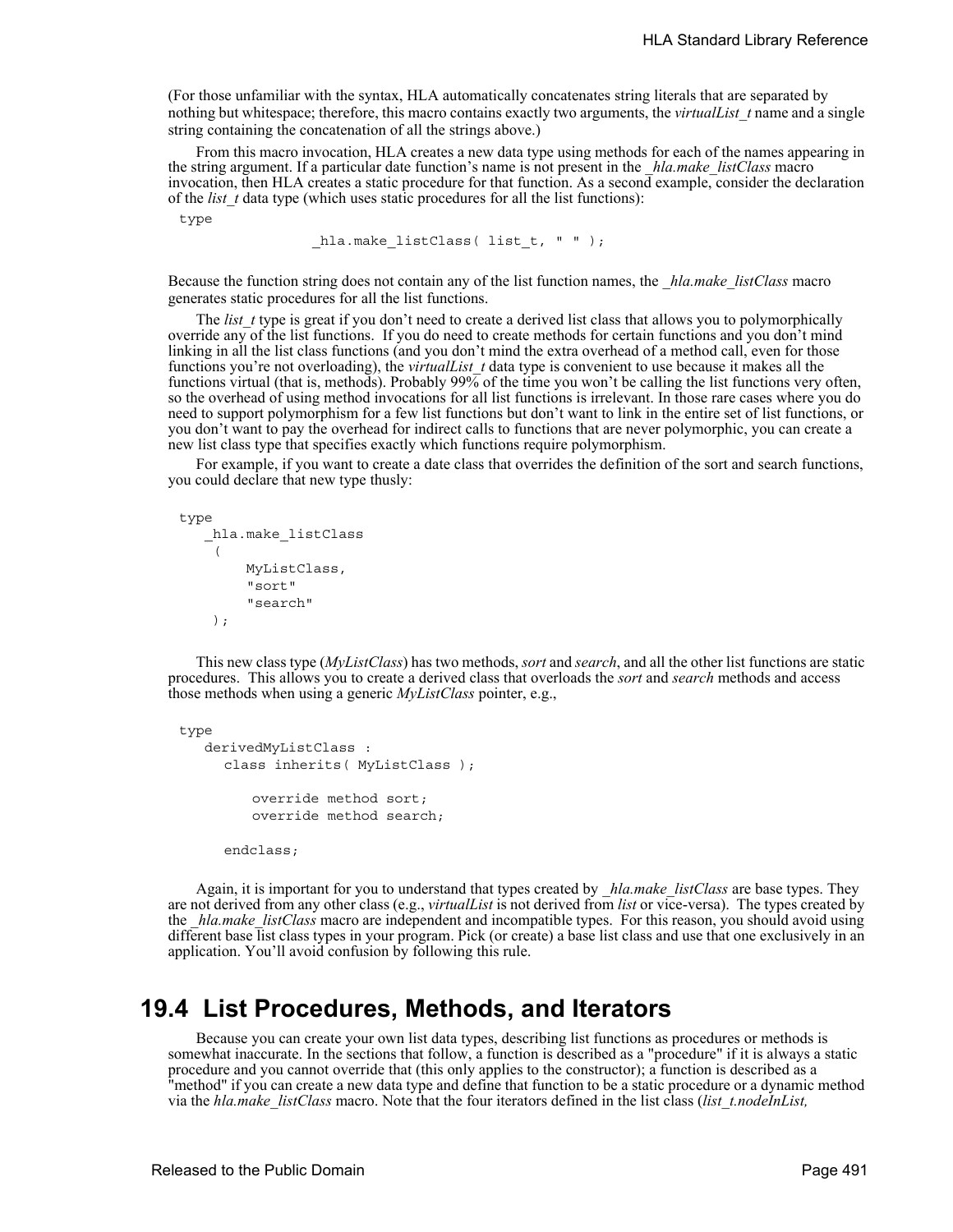*list\_t.nodeInlistReversed, list\_t.filteredNodeInList,* and *list\_t.filteredNodeInListReversed*) are always dynamic iterators, you cannot change their definition.

As is typical for the Standard Library documentation when describing classes and objects, this chapter does not provide any examples of low-level assembly language calls to the various methods in the *list\_t* class. The assumption here is that someone who is doing object-oriented programming in assembly language is perfectly happy using the high-level method calls (particularly as the low-level method invocations are rather messy). If you're an exception to this rule, please consult the HLA documentation for details on making direct (low-level) calls to class methods and iterators.

The calling sequence examples appearing throughout this chapter use the following object declarations:

```
static
  sList:virtualList_t;
  pList:pointer to virtualList_t;
```
Note that the calling sequences are exactly the same for static and virtual objects. That is, you could replace the two *virtualList\_t* data types above with *list\_t* and the examples would all still be syntactically correct.

When discussing methods, the following sections claim that any call to a method will wipe out the value in the EDI register. This is true if the class data type actually uses methods. If you've created a new list data type using *hla.make listClass* and you've defined a function to be a procedure rather than a method, then the call is direct and it does not necessarily disturb the value of the EDI register. However, you should not make this assumption. Some methods might actually assume that it's okay to disturb the value in EDI as it was used to hold the VMT address for the call. Better safe than sorry – assume that if it's a method, EDI's value gets modifed.

## **19.5 List Constructor and Destructor**

#### **procedure list\_t.create; @returns( "esi" );**

This is the standard constructor for the list class. If you call this class procedure via *list\_t.create()* it will allocate storage for a new *list\_t* object, initialize the fields of that object (to the empty list), and return a pointer to that *list* t object in ESI. If you call this class procedure via *someListVarName.create()* then this procedure will initialize the (presumably) allocated *list* t object (again, to the empty list).

```
HLA high-level calling sequence examples:
// Constructor call that allocates storage for a list object:
virtualList_t.create();
mov( esi, pList );
// Constructor call that initializes an already-allocated object:
```
#### **method list\_t.destroy;**

sList.create();

This method frees the storage associated with each node in the list (if the individual nodes were allocated on the heap), it then frees the storage associated with the *list* t object itself, assuming the list was allocated on the heap. Note that successful execution of this method requires that you create a derived class from the abstract base class *node\_t* and that you've overridden the *node\_t.destroy* method. The *list\_t.destroy* method deallocates the nodes in the list by calling the *node\_t.destroy* method for each node in the list.

```
HLA high-level calling sequence examples:
```

```
sList.destroy();
pList.destroy();
```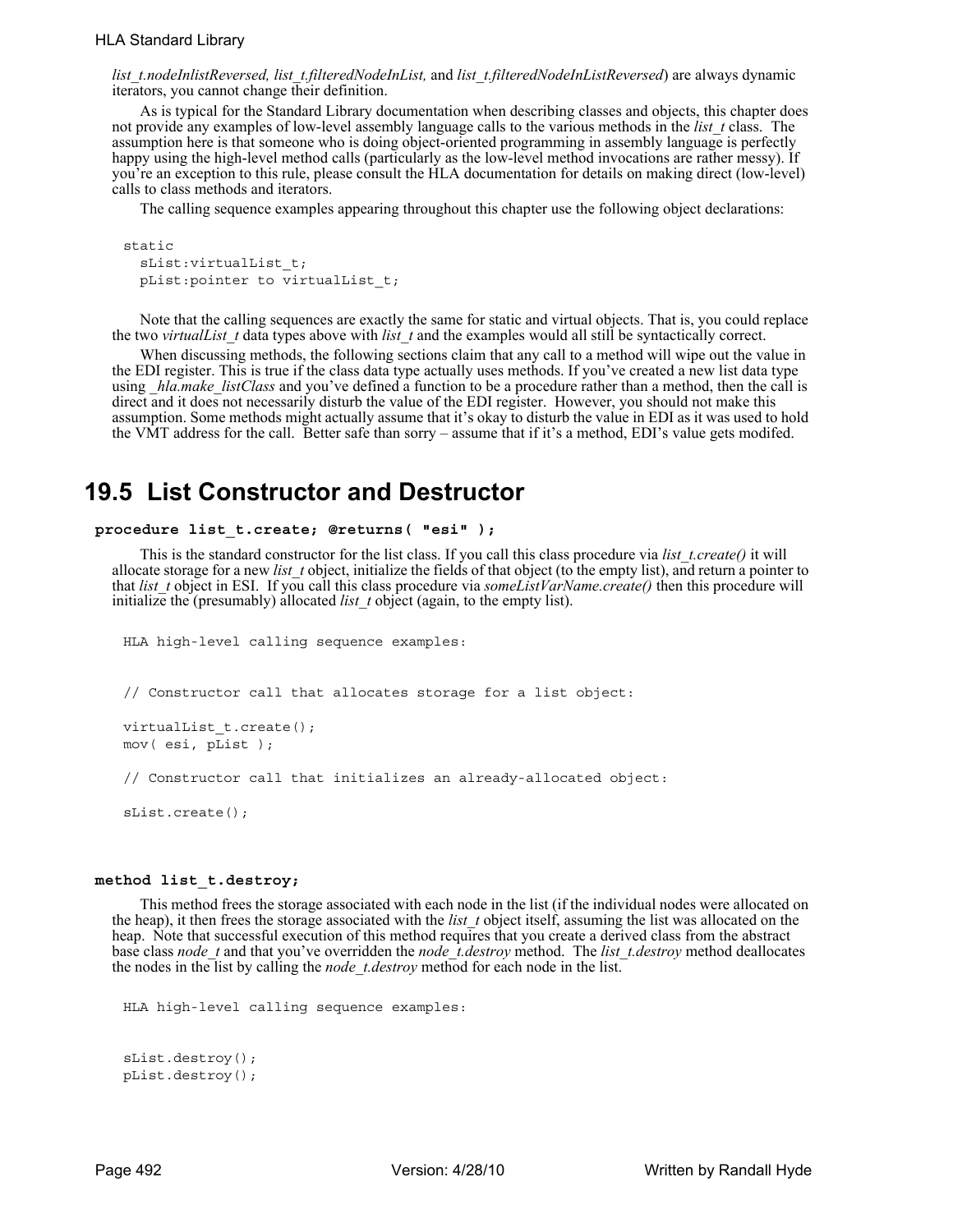## **19.6 Accessor Functions**

#### **method list\_t.numNodes; @returns( "eax" );**

This function returns the number of nodes currently in the list in the EAX register. You should always call this routine rather than access the *list\_t.Cnt* field directly.

HLA high-level calling sequence examples:

```
sList.numNodes();
mov( eax, sNumNodes );
pList.numNodes();
mov( eax, pNumNodes );
```
### **19.6.0.1 Adding Nodes to a List**

```
#macro list_t.append( node, posn);
#macro list_t.append( node, node );
#macro list_t.append( node );
```
The *list\_t.append* macro provides function overloading on the *list\_t.append\_index, list\_t.append\_node,* and *list t.appendLast* functions. The *list t.append* macro checks the number and type of the parameters and calls the appropriate *list\_t.append\_\** function whose signature matches the argument list. See the discussion of the following three methods for details on the specific calls.

```
method list_t.append_index( var n:node_t; posn: dword ); @returns( "esi" );
```
This method appends node *n* to the list after node *posn* in the list. If *posn* is greater than or equal to the number of nodes in the list, then this method appends node *n* to the end of the list. Normally, you would not call this method directly. Instead, you would use the

sList.append(n,posn);

macro to call this method. This function returns a pointer to node *n* in ESI. As with most method invocations, this call wipes out the value in EDI.

HLA high-level calling sequence examples:

sList.append\_index( MyNodePtr, 4 );// Append after fifth node pList.append( MyNodePtr, 5 );// Append after sixth node

#### **method list\_t.append\_node( var n:node\_t; var after: node\_t ); @returns( "esi" );**

This method inserts node *n* in the object list immediately after node *after* in that list. This method assumes that *after* is a node in the object's list; it does not validate this fact. Therefore, you must ensure that *after* is a member of the object's list. Normally, you would not call this function directly; instead, you would invoke the

listVar.append( n, after );

macro to do the work. This function returns a pointer to node *n* in ESI. As with most method invocations, this call wipes out the value in EDI.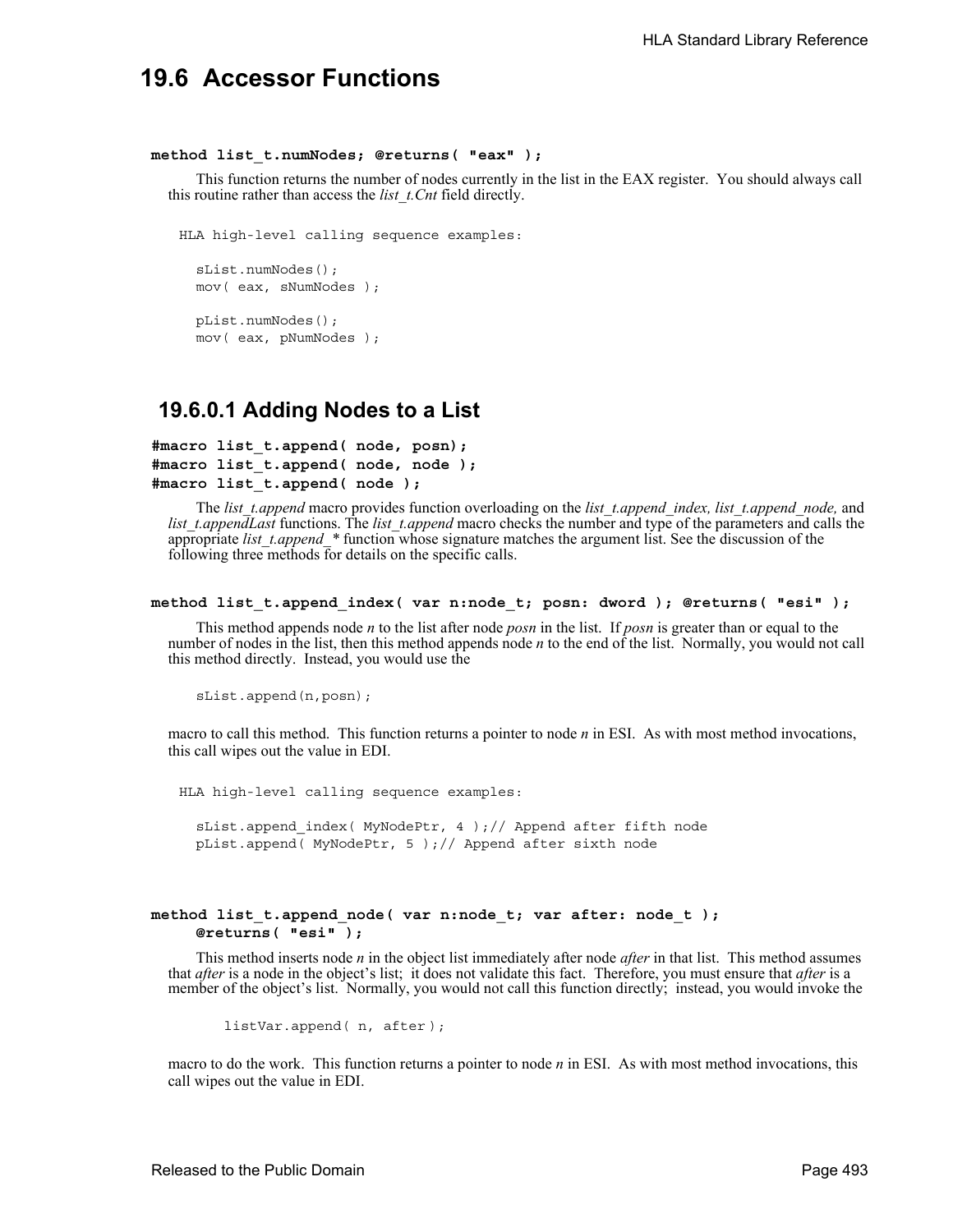#### HLA Standard Library

HLA high-level calling sequence examples:

// Append NewNode after the NodeInList node:

sList.append node( NewNode, NodeInList );

// Append anotherNewNode after someNodeInpList:

pList.append( AnotherNewNode, someNodeInpList );

#### **method list\_t.append\_last( var n:node\_t ); @returns( "esi" );**

This method appends node *n* to the end of the object list. Normally you would not call this method directly, instead you would just invoke the macro:

listVar.append(n);

This function returns a pointer to node *n* in ESI. As with most method invocations, this call wipes out the value in EDI.

HLA high-level calling sequence examples: // Append NewNode at the end of the list: sList.append\_last( NewNode ); // Append anotherNewNode at the end of the pList: pList.append( AnotherNewNode );

```
#macro list_t.insert( node, posn);
#macro list_t.insert( node, node );
#macro list_t.insert( node );
```
The *list\_t.insert* macro provides function overloading on the *list\_t.insert\_index, list\_t.insert\_node,* and *list t.insertFirst* functions. The *list t.insert* macro checks the number and type of the parameters and calls the appropriate *list\_t.insert\_\** function whose signature matches the argument list. See the discussion of the following three methods for details on the specific calls.

#### **method list\_t.insert\_index( var n:node\_t; posn:dword ); @returns( "esi" );**

This method inserts node *n* before the  $posn<sup>th</sup>$  node in the list. If  $posn$  is greater than or equal to the number of nodes in the list, this method simply appends the node to the end of the list (remember, nodes are numbered from 0..Cnt-1; so if *posn*=*Cnt* then that would imply inserting the node at the end of the list). Normally you would not call this method directly; instead, you'll invoke the

listVar.insert( n, posn);

macro to do the job. This function returns a pointer to node *n* in ESI. As with most method invocations, this call wipes out the value in EDI.

```
HLA high-level calling sequence examples:
  sList.insert index( MyNodePtr, 4 );// Insert before fifth node
  pList.insert( MyNodePtr, 5 );// Insert before sixth node
```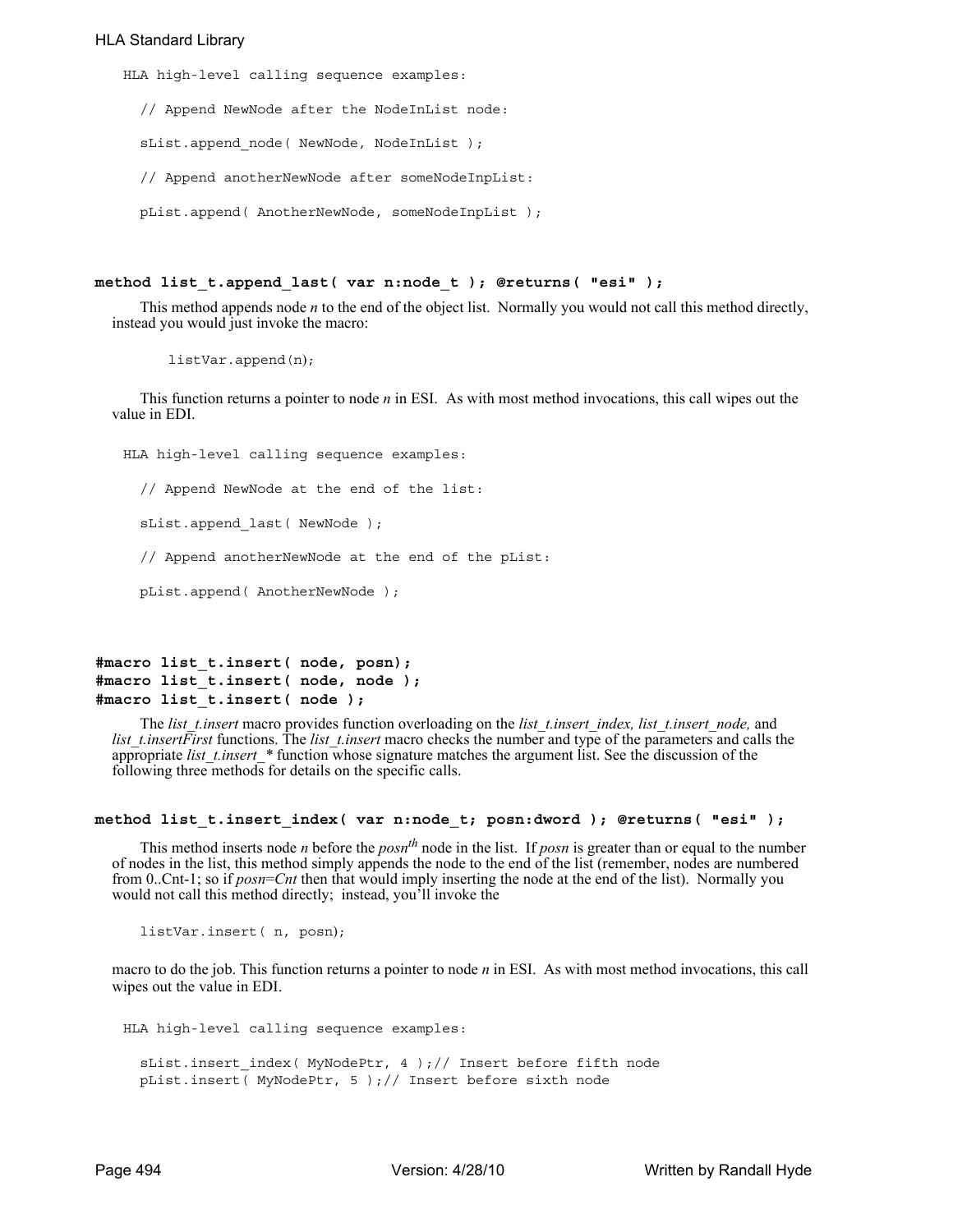#### **method list\_t.insert\_node( var n:node\_t; var before:node\_t ); @returns( "esi" );**

This method inserts node n before node before in the object's list. This method assumes that before is an actual member of the list, it does not verify this prior to insertion. You would not normally call this routine directly. Instead, invoke the *listVar.insert( n, before )* macro to do th actual work. This function returns a pointer to node n in ESI. As with most method invocations, this call wipes out the value in EDI.

HLA high-level calling sequence examples: // Insert NewNode before the NodeInList node: sList.insert node( NewNode, NodeInList ); // Insert anotherNewNode before someNodeInpList: pList.insert( AnotherNewNode, someNodeInpList );

#### **method list\_t.insert\_first( var n:node\_t ); @returns( "esi" );**

This function inserts node n at the beginning of the object's list. You would not normally call this method directly; you should normally invoke the *listVar.insert( n )* macro and let it do all the work. This function returns a pointer to node n in ESI. As with most method invocations, this call wipes out the value in EDI.

HLA high-level calling sequence examples: // Insert NewNode at the beginning of the list: sList.insert\_last( NewNode ); // Insert anotherNewNode at the start of the pList: pList.insert( AnotherNewNode );

## **19.7 Removing Nodes From a List**

```
#macro list_t.delete( posn );
#macro list_t.delete( node );
#macro list_t.delete();
```
These macros overload the *list\_t.delete\_index, list\_t.delete\_node,* and *list\_t.delete\_first* methods in the list class. The macro determines which of these methods to call by testing the number and types of the macro's arguments. Note that this macro does not overload the *list\_t.delete\_last* method as it does not have a unique signature (i.e., *list* t.delete last's signature would be identical to *list* t.delete first's).

```
method list_t.delete_index( posn:dword ); @returns( "esi" );
```
This method removes the *posnth* node from the list and returns a pointer to this node in ESI. Normally you would invoke the

list\_t.delete( posn );

macro rather than calling this method directly.

```
HLA high-level calling sequence examples:
```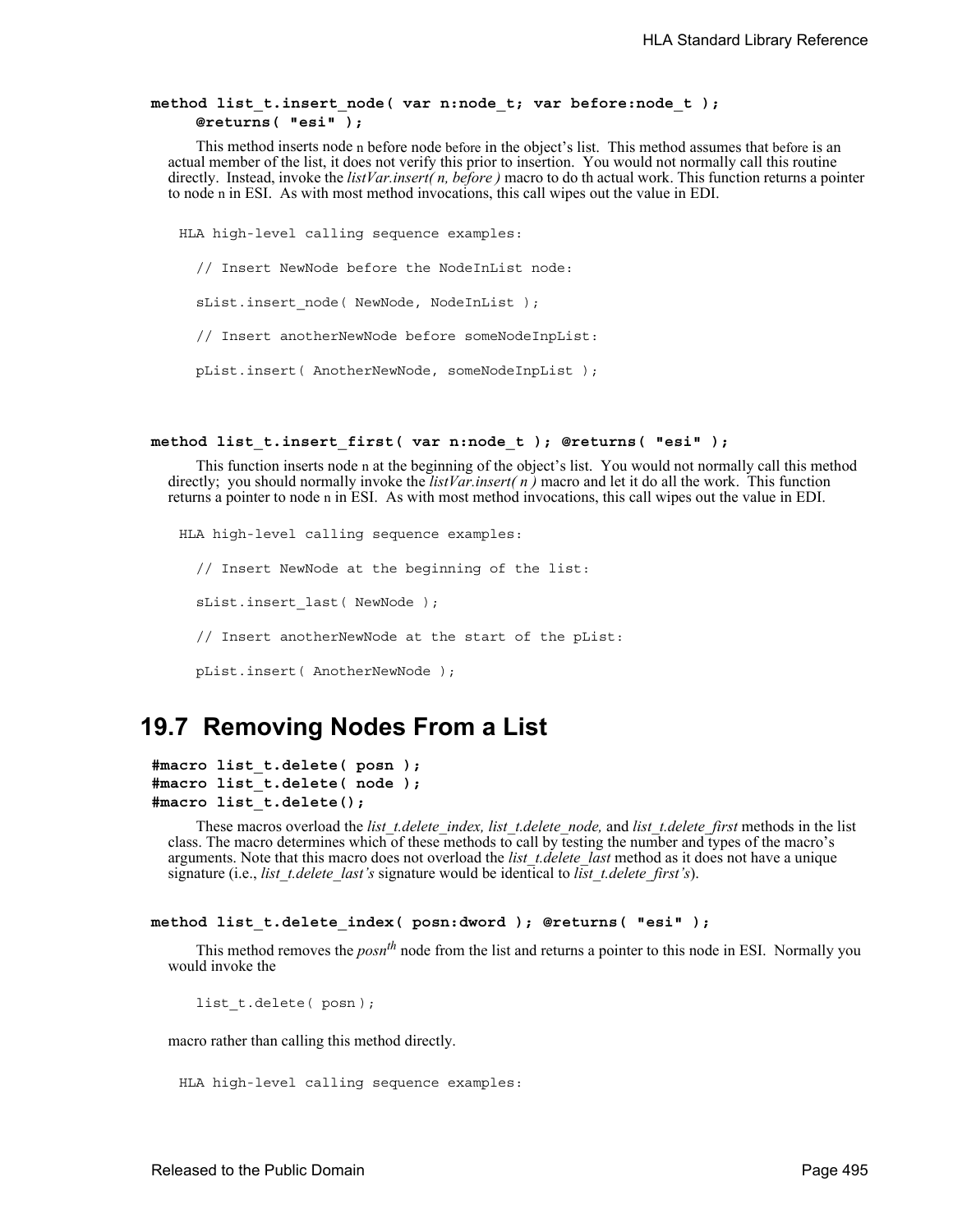```
sList.delete_index( 4 );// Delete the fifth node
pList.insert( ecx );// Delete the node whose index is in ECX
```
#### **method list\_t.delete\_node( var n:node\_t ); @returns( "esi" );**

This method removes node *n* from the list and returns a pointer to this node in ESI. This method assumes that node *n* actually is in the list; it does not verify this. Normally, you would invoke the

list\_t.delete(n);

macro rather than call this method directly.

```
HLA high-level calling sequence examples:
  // Delete the deleteMe node:
  sList.delete node( deleteMe );
 mov( esi, deleted node );
  // Delete anotherUselessNode:
  pList.delete( anotherUselessNode );
  mov( esi, deleted_node_too );
```
#### **method list\_t.delete\_first; @returns( "esi" );**

This method removes the first node from the list and returns a pointer to this node in ESI. Normally you would not call this method directly but you would invoke the

list t.delete();

macro instead.

HLA high-level calling sequence examples: // Delete the node at the beginning of the list: sList.delete\_first(); mov( esi, deleted\_node ); pList.delete(); mov( esi, deleted\_node\_too );

#### **method list\_t.delete\_last; @returns( "esi" );**

This method removes the last node from the list and returns a pointer to this node in ESI.

```
HLA high-level calling sequence examples:
  // Delete the node at the end of the list:
  sList.delete_last();
 mov( esi, deleted node );
```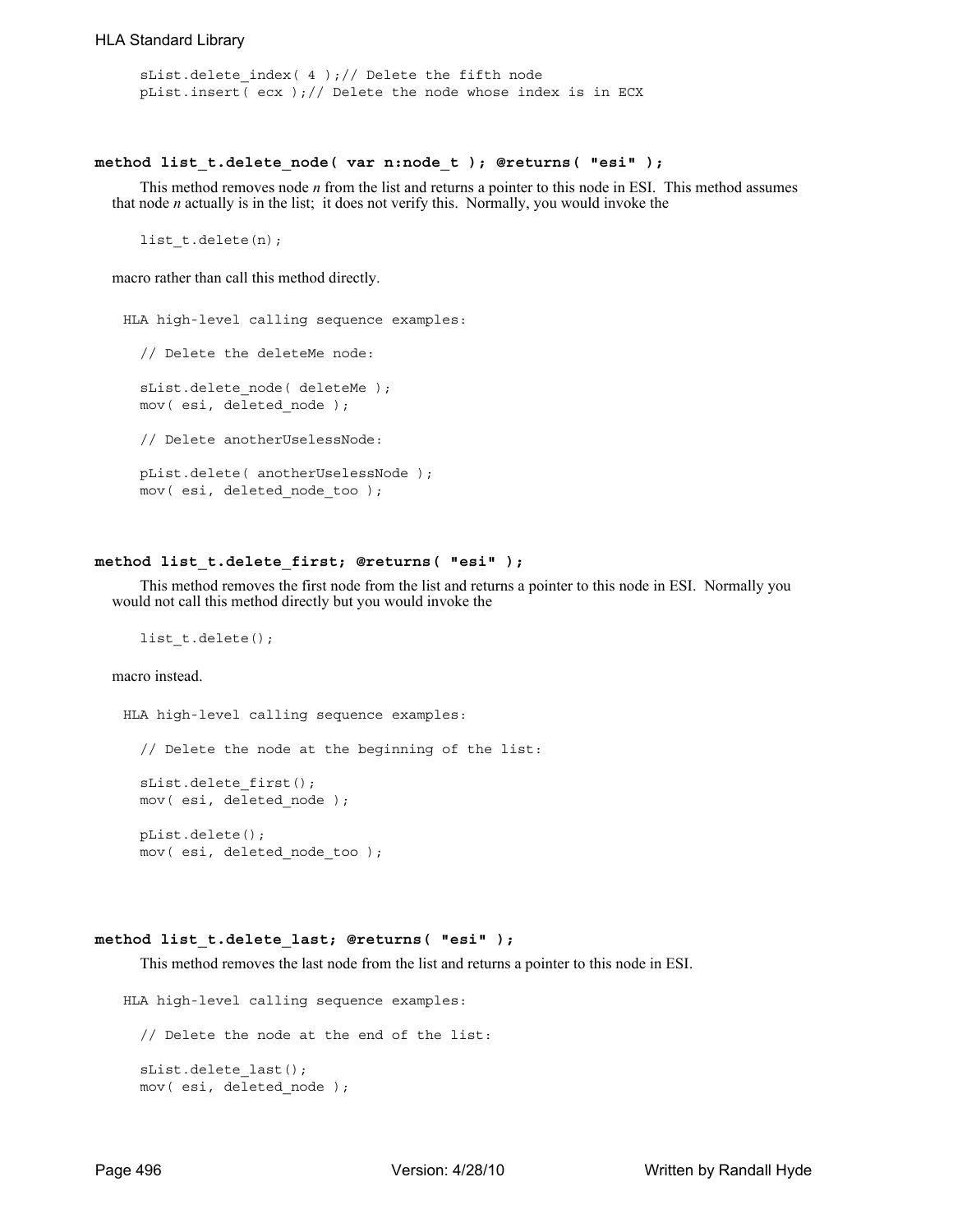## **19.8 Accessing Nodes in a List**

#### **method list\_t.index( posn:dword ); @returns( "esi" );**

This method returns a pointer to the *posnth* node in the list in the ESI register. It returns NULL if the list is empty. It returns the address of the last node in the list if *posn >= Cnt*.

```
HLA high-level calling sequence examples:
  // Access the 5<sup>th</sup> node in the list:
  sList.index( 4 );
  mov( esi, fifth_node );
```
#### **iterator list\_t.nodeInList;**

This iterator returns a pointer to each node in a list in the ESI register. This iterator traverses the list forward – from the beginning of the list to the end of the list. Like most iterators, you normally use this iterator within a FOREACH loop.

```
HLA high-level calling sequence examples:
  // Traverse the entire list:
  foreach sList.nodeInList() do
     << Do something with the node pointer in ESI… >>
  endfor;
  foreach pList.nodeInList() do
     << Do something with the node pointer in ESI… >>
  endfor;
```
#### **iterator list\_t.nodeInListReversed;**

This iterator returns a pointer to each node in a list in the ESI register. This iterator traverses the list backward, from the end of the list to the beginning of the list. Like most iterators, you normally use this iterator within a FOREACH loop.

HLA high-level calling sequence examples: // Traverse the entire list backwards: foreach sList.nodeInListReversed() do << Do something with the node pointer in ESI… >> endfor; foreach pList.nodeInListReversed() do

<< Do something with the node pointer in ESI… >>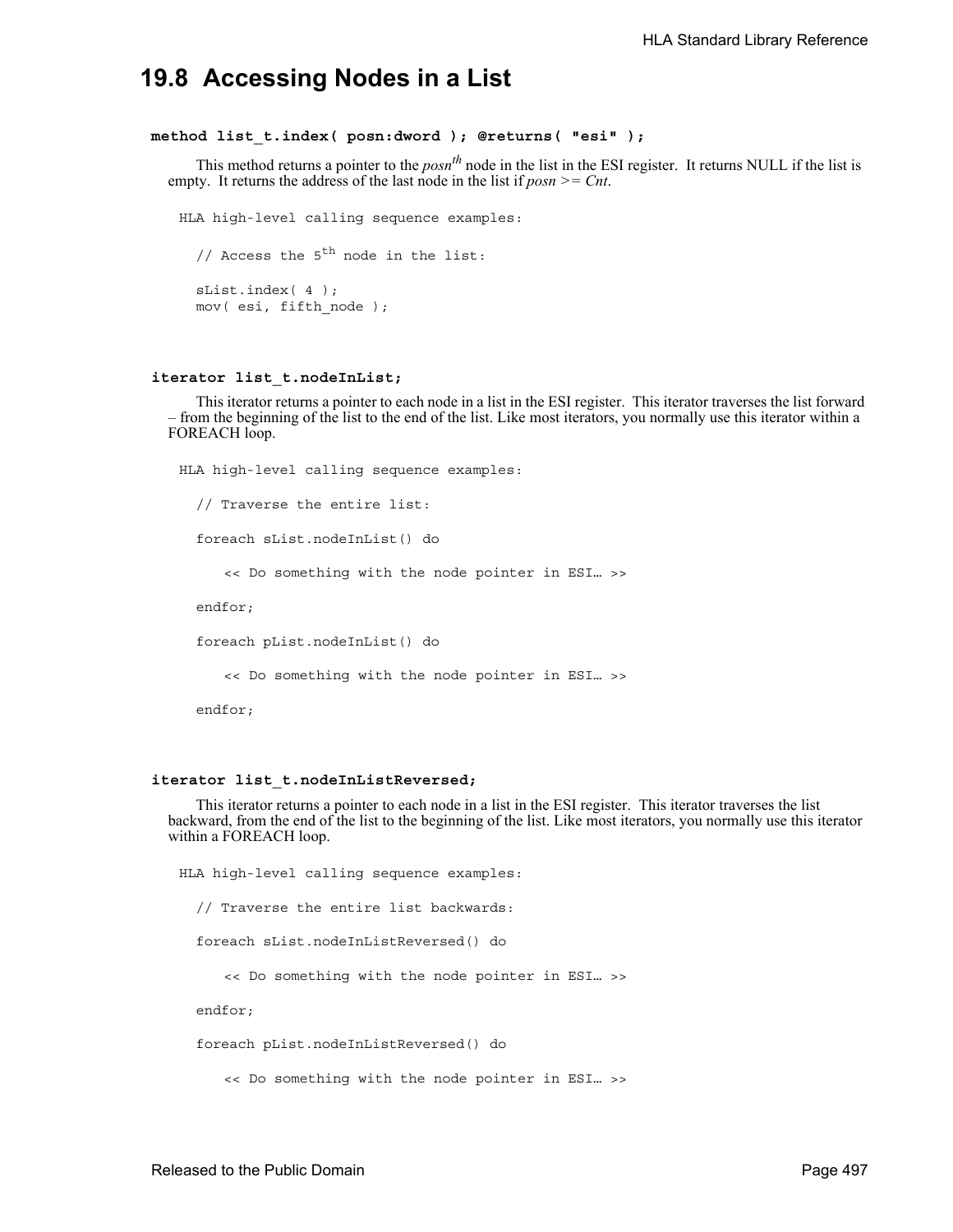endfor;

#### **iterator list\_t.filteredNodeInList( t:thunk );**

This iterator traverses the list and returns a pointer to each node that is "approved" by the thunk *t*. This iterator traverses the list forward – from the beginning of the list to the end of the list. Like most iterators, you normally use this iterator within a FOREACH loop.

On each FOREACH loop iteration, the *list* t.filteredNodeInList iterator will call the t thunk and pass it a pointer to the current node in ESI. The (caller-defined) thunk will test that node (application-specific) and return true in AL if the FOREACH loop should iterate on that particular node; the thunk should return false in AL if the FOREACH loop should skip that particular node in the interation sequence.

```
HLA high-level calling sequence examples:
  // Traverse the list and operate on all nodes whose
  // "j" field is greater than or equal to 10:
  foreach
```

```
sList.filteredNodeInList
   (
       thunk
       #{
          xor( eax, eax );
          cmp( (type MyNode [esi]).j, 10 );
          setae( al );
       }# 
   ) 
do
   << Do something with the node pointer in ESI… >>
endfor;
// Traverse the list and operate on all nodes whose
// "j" field is equal to the "k" field:
foreach 
   sList.filteredNodeInList
   (
       thunk
       #{
          mov( (type MyNode [esi]).j, eax );
          cmp( eax, (type MyNode [esi]).k );
          mov( 0, eax );
          sete( al );
       }# 
   ) 
do
   << Do something with the node pointer in ESI… >>
endfor;
```
#### **iterator list\_t.filteredNodeInListReversed( t:thunk );**

This iterator behaves just like *list\_t.filteredNodeInList* except that it traverses the list backwards. As for *list t.filteredNodeInList*, you must provide a thunk that approves or rejects each node in the list. Only approved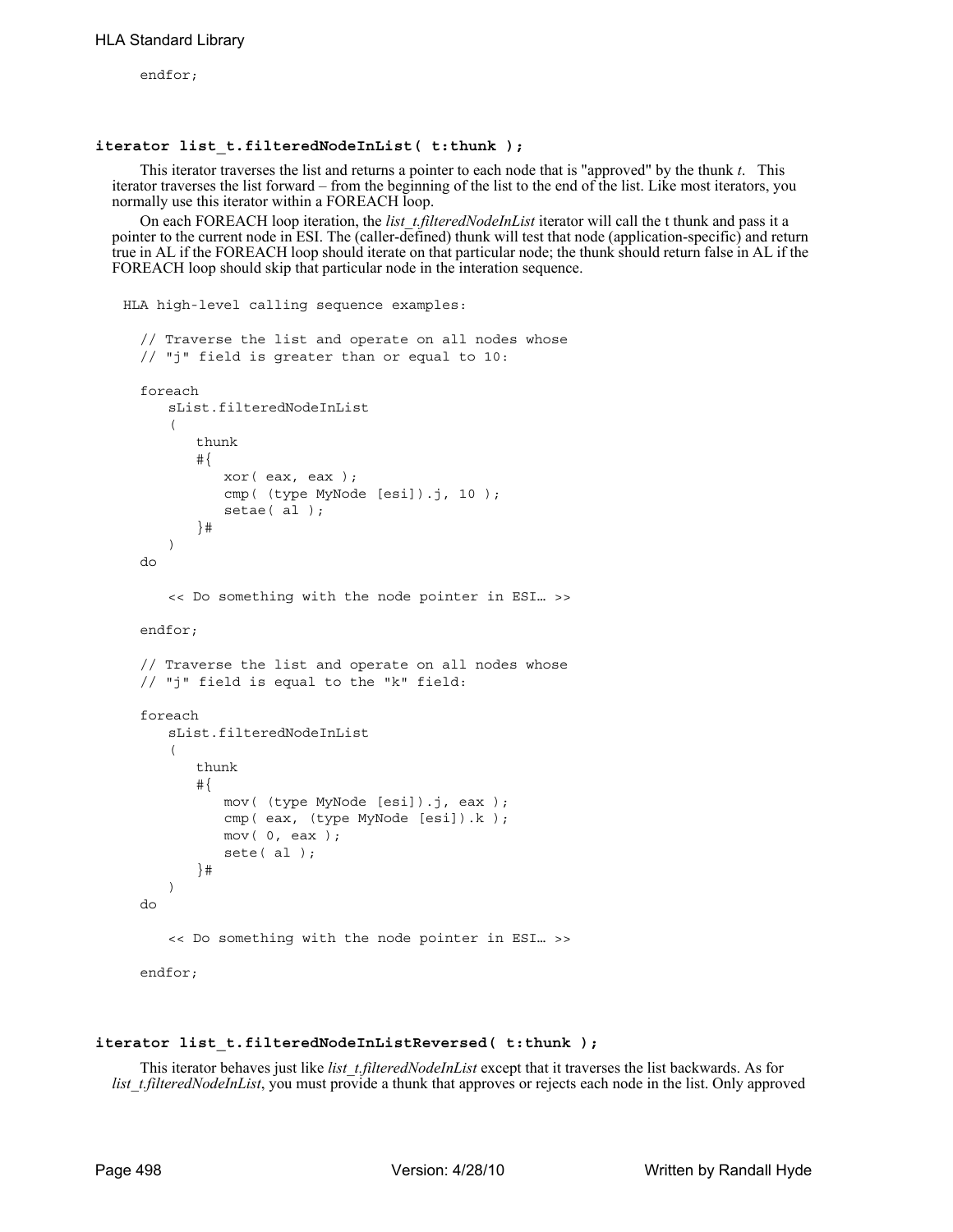nodes are passed along to the body of the FOREACH loop. Like most iterators, you normally use this iterator within a FOREACH loop.

```
HLA high-level calling sequence examples:
  // Traverse the list and operate on all nodes whose
  // "j" field is greater than or equal to 10:
  foreach 
     sList.filteredNodeInListReversed
     (
         thunk
         #{
            xor( eax, eax );
            cmp( (type MyNode [esi]).j, 10 );
            setae( al );
         }# 
     ) 
  do
     << Do something with the node pointer in ESI… >>
  endfor;
  // Traverse the list and operate on all nodes whose
  // "j" field is equal to the "k" field:
  foreach 
     sList.filteredNodeInListReversed
     (
         thunk
         #{
            mov( (type MyNode [esi]).j, eax );
            cmp( eax, (type MyNode [esi]).k );
            mov( 0, eax );
            sete( al );
         }# 
     ) 
  do
     << Do something with the node pointer in ESI… >>
  endfor;
```
# **19.9 Miscellaneous List Functions**

#### **method list\_t.reverse;**

This method reverses the nodes in the list. That is, the first node becomes the last node, the second node becomes the second to the last node, …, and the last node becomes the first node. This function only changes the (private) Next and Prev pointers in each node, it does not physically move the nodes around in memory (so pointers to the nodes remain valid) nor does it change any other data in the nodes in the list.

```
HLA high-level calling sequence examples:
  // Reverse the lists:
```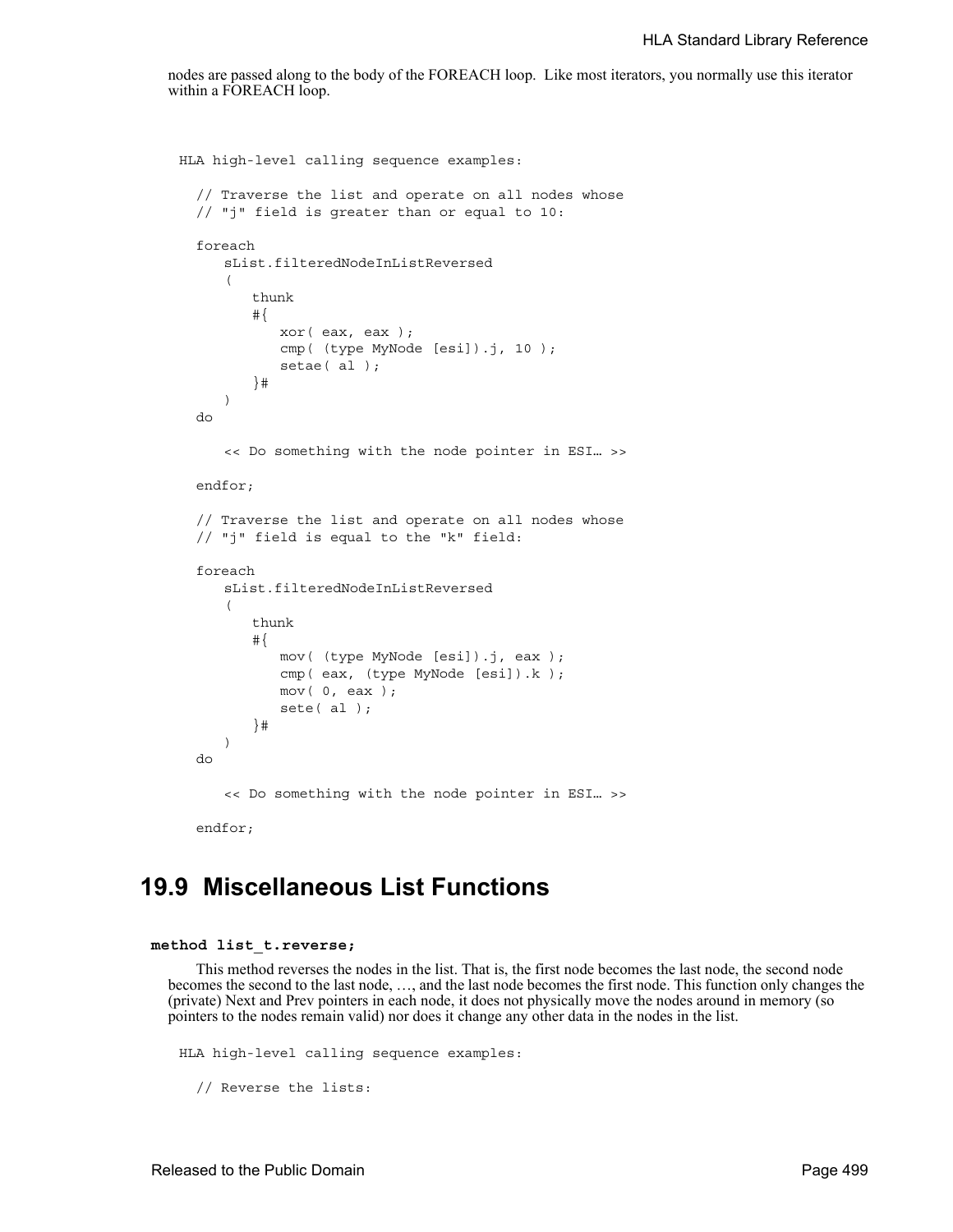```
sList.reverse();
pList.reverse();
```
### **method list\_t.xchgNodes( n1:nodePtr\_t; n2:nodePtr\_t );**

This method exchanges two nodes in the list. Specifically, this function swaps the nodes' (private) *Next* and *Prev* fields and, if necessary, updates the beginning and ending node pointers in the list object. The *n1* and *n2* parameters must contain pointers to nodes within the list or this function will produce undefined results. This function does not check *n1* or *n2* to verify that they are within the list, it is the caller's responsibility to ensure this.

```
HLA high-level calling sequence examples:
  // Exchange the 4^{th} and 7^{th} nodes in the list:
  sList.index( 3 );
  mov( eax, ebx ); // Get address of the 4<sup>th</sup> node.
  sList.index( 6 );// Get the address of the 7<sup>th</sup> node.
  sList.xchgNodes( eax, ebx );// Exchange the two nodes.
```
### **method list\_t.sort;**

This method sorts the nodes in the list in ascending order. This function invokes the *node\_t* class *cmpNodes* method in order to sort the list, so if you use this function you must provide a concrete implementation of the *cmpNodes* method or the HLA run-time system will raise an "Abstract Method Executed" exception.

Note that if you want to sort the list in descending order, and you don't otherwise need to sort it in ascending order, you can define the *node\_t.cmpNodes* method to reverse the state of the carry flag (that is, return carry set on greater than and carry clear on less than or equal). However, be careful if you do this as those semantics will exist for all lists that try to sort the particular *node* t class you've defined this way. Perhaps a better solution would be to overload the list class you've defined and create a new *sort* procedure that sorts the data in descending order. Or simply modify the list class source code and add a *list\_t.sortReverse* function.

```
HLA high-level calling sequence examples:
```

```
// Sort the lists:
sList.sort();
pList.sort();
```
### **method list\_t.search( cmpThunk:thunk ); @returns( "eax" );**

This method searches for a specific node in the list (starting at the front of the list and sequentially searching toward the end of the list). It executes the *cmpThunk* thunk on each node until either the thunk returns true in AL (that is, it does not return false in AL) or it reaches the end of the list. If the thunk ever returns true, then this function returns a pointer to the associated node in the EAX register. If the search function scans the entire list and *cmpThunk* always returns false, then this function will return NULL (zero) in EAX upon reaching the end of the list.

This function is very similar to the *list\_t.filteredNodeInList* function except that it does not iterate on every matching node in the list. Instead, this function returns only the first matching occurrence found in the list.

```
HLA high-level calling sequence examples:
```

```
// Search for the first node whose
// "j" field is equal to 10:
```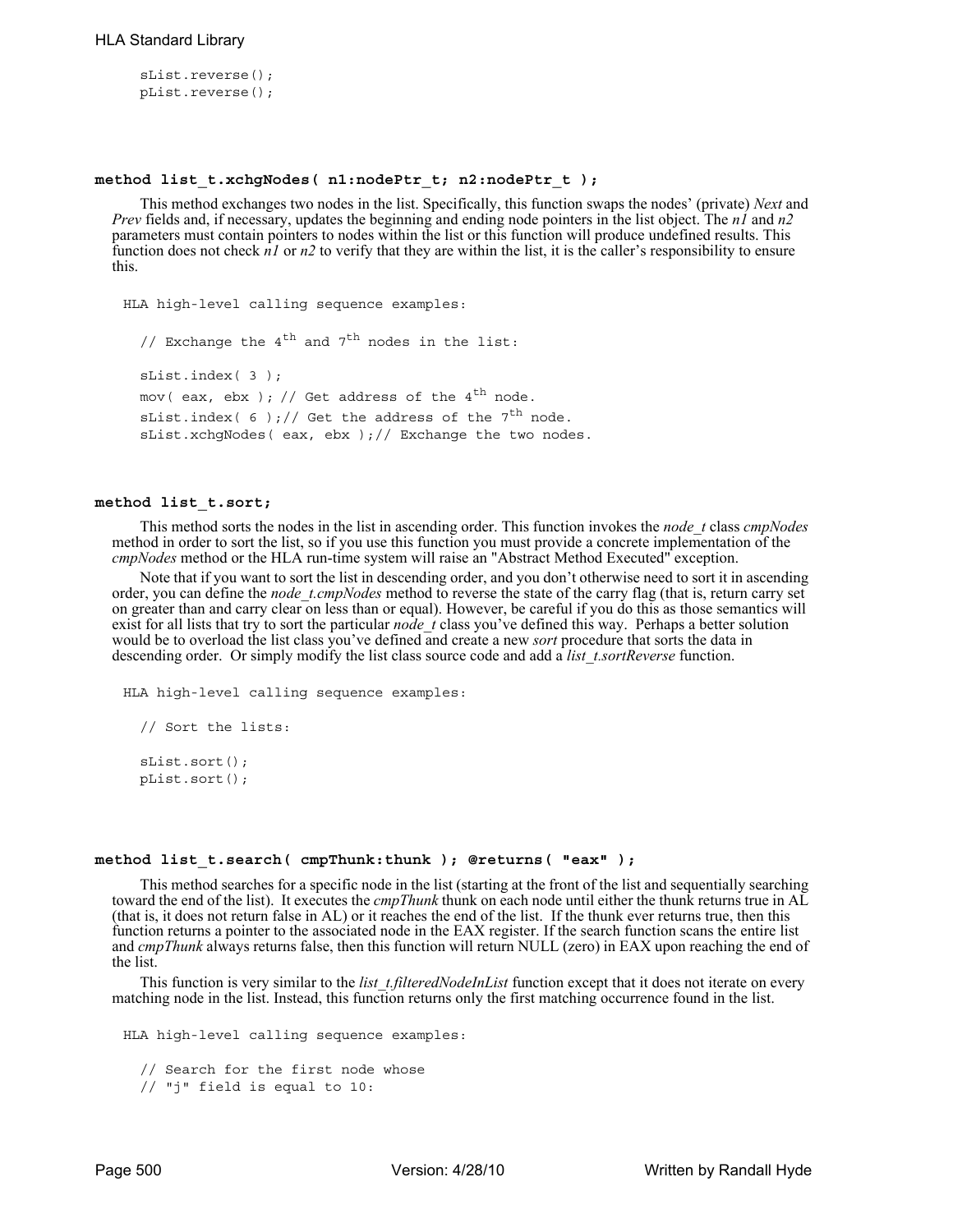```
sList.search
(
   thunk
   #{
      xor( eax, eax );
      cmp( (type MyNode [esi]).j, 10 );
      sete( al );
   }# 
);
if( eax <> NULL ) then
   << do something with the node pointed at by EAX… >
endif;
```